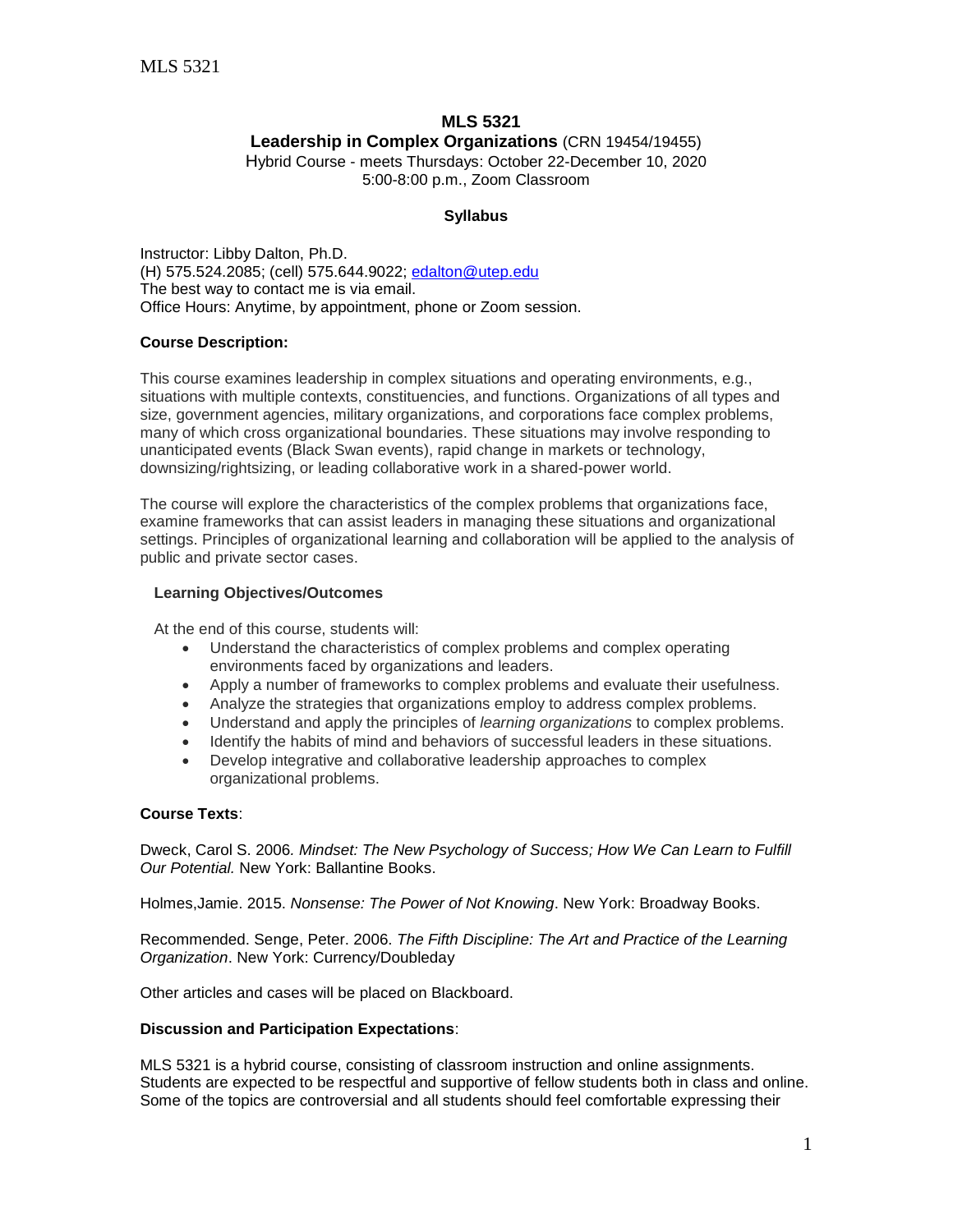thoughts in both forums. Please think about how your discussion posts may be interpreted by others and how others' posts may be intended in a different way than you interpret. Guidelines on *netiquette* can be found at [http://www.albion.com/netiquette/.](http://www.albion.com/netiquette/)

This is an academically rigorous course with a considerable amount of reading. Students must come to class prepared to contribute to discussions and exercises. Attendance factors heavily in your final grade. All online submissions have deadlines posted in the syllabus and in the discussion section of Blackboard. Failure to meet the deadlines will result in point reduction.

# **Grading**:

| Points for Assignments                           | <b>Possible Points</b> |
|--------------------------------------------------|------------------------|
| Blackboard posts on assigned reading -           | 48 points              |
| six posts @ 8 points each                        |                        |
| Class participation (demonstrate knowledge of    | 17 points              |
| concepts & frameworks in reading and cases)      |                        |
| Final paper                                      | 30 points              |
| One-page summary of final paper & class briefing | 5 points               |
| <b>Total Points</b>                              | 100 points             |

#### **Course Assignments and Evaluation:**

A. **Reading questions**: six sets of questions designed to focus your reading and build knowledge of concepts and frameworks. The reading questions will also be the basis for class discussion. [There are generally two questions to answer for each post (six points) **plus** the response to a minimum of two students (two points) = total of eight points.]

When you respond to a threaded discussion post from a colleague on Blackboard, you must respond in a meaningful and scholarly manner. Simple agreement is not an acceptable response; however, aim to limit the response to no more than 250 words. Your contributions are welcome and necessary to facilitate the discussions in class. **The posts are due by midnight on the Wednesday before the Zoom class.** It is wise to post you responses well ahead of the deadline so you have time to respond to fellow students.

A late assignment will receive a one point deduction for each twenty-four hour period the assignment is late. If you are unable to submit an assignment when it is due, contact me before the deadline. Generally, I find it unacceptable for students to turn in late assignments, unless there are extreme extenuating circumstances. [I accept one late post without penalty.]

I reserve the right to change the questions on the readings and will post them on Blackboard well in advance of the deadlines.

- B. Participation and discussion. Your participation in this class means that you have completed the assigned readings, posted on Blackboard, and contributed to class discussions. Each student will lead the discussion of at least one of the posted questions. This will be worth five points of your class participation grade. Simple grading rubric: the discussion leader demonstrates full understanding of the reading and is able to engage the class in exploring the key questions and issues. This means that you have created some problem or exercise in which everyone must participate.
- C. **Final paper: analysis of a complex organizational problem**. In this 10 page paper (minimum eight pages of text, not counting the title page and references), you will apply an appropriate set of principles or frameworks from the assigned reading to the analysis of a complex problem. You choose the problem and the sets of principles that are most relevant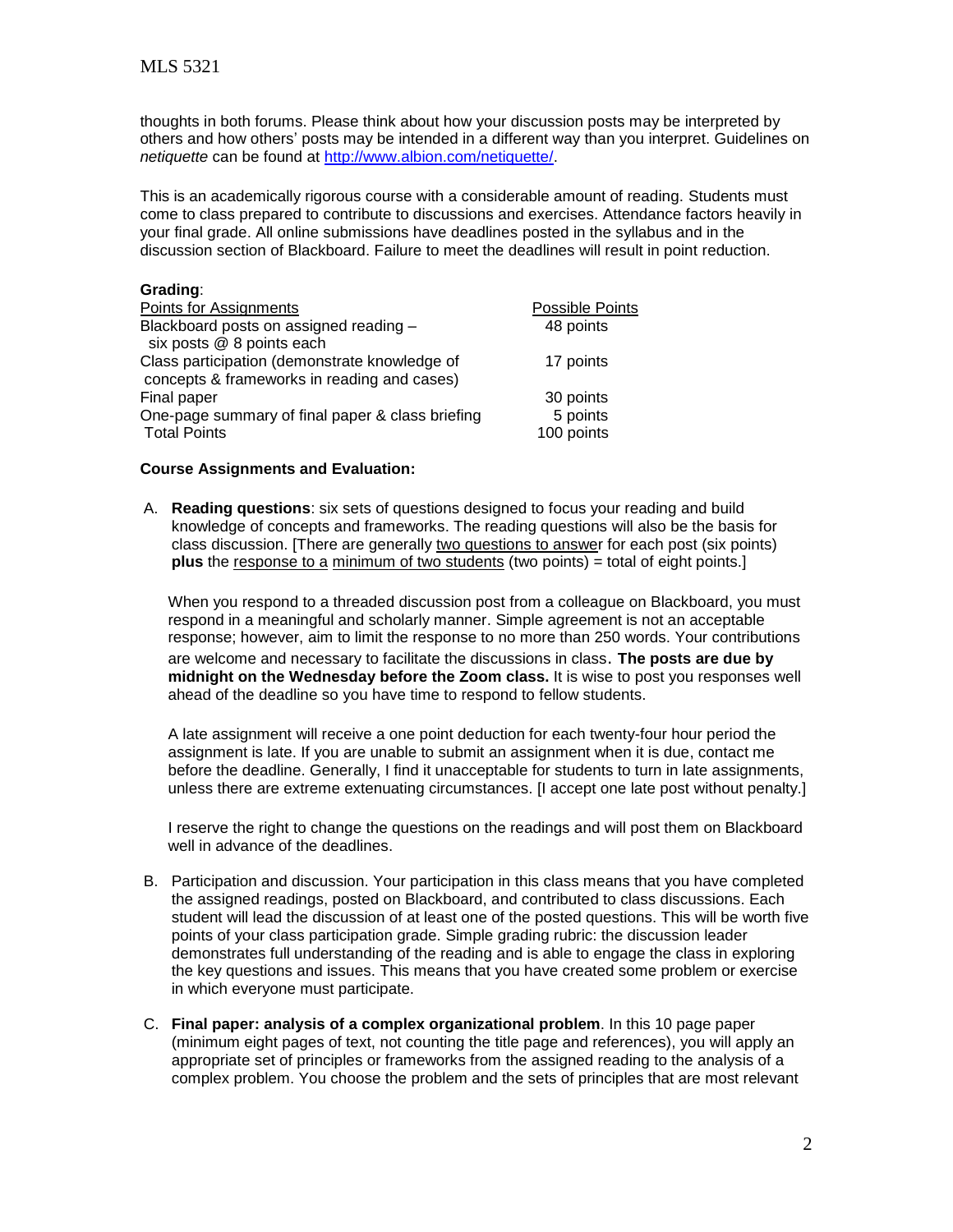to understanding the complex problem you have selected. Guidelines for the final paper are listed below.

The paper must include three parts: 1. a relatively short description of the complex problem, 2. **an analysis of the leadership response (quality, effectiveness, etc.) using appropriate principles from the reading;** and 3. Analysis/comment on the leadership lessons to be learned. The analysis (parts 2 and 3) should constitute the main part of the paper. If you cannot locate enough research material to address parts 2 and 3, choose another topic. It is important to identify and draw upon high-quality academic resources.

The last class session will be devoted to **student briefings** on your analysis of the problem studied and the leadership response. Each student will present a **10 minute briefing** on his/her paper and provide the class with a copy of the one-two page brief or the Power Point slides. The brief should describe the complex problem studied, the frameworks for analysis applied, and the key results of your analysis of the leadership response and lessons learned.

**Late final papers will not be accepted.** A grade of incomplete will not be given unless there are extreme extenuating circumstances and you have talked with me in advance.

There are many complex problems to choose from; below are a few examples of problems studied by former students. There are many others.

- Flint, Michigan water crisis
- JP Morgan Chase debacle the loss of \$3 billion+ in hedge fund trading
- European Union refugee crisis or influx to the US of Central American asylum seekers
- Boko Haram in Nigeria and Central Africa
- Some aspect of the response to a natural disaster, disease, pandemic, etc., for example the response to Hurricane Maria in Puerto Rico.
- Any social problem that requires a shared leadership response (jail overcrowding, etc.)
- Homelessness in some city or state
- Sexual harassment in the military or the Weinstein Company.

# **Paper Guidelines:**

**Title for final paper**: The title for your paper should be specific and descriptive. The reader should know what your paper says just by reading the title. **No abstract is required**.

**Introduction:** Your introduction should catch the reader's attention. It should include a thesis statement (the central argument that you will support and discuss in the paper), and preview what you will say in the rest of the paper, and indicate the principles or frameworks you will use in your analysis.

**Transitions and paragraph structure**: Use transitions between paragraphs and each major section of your paper. Subheadings can help you effectively move from one major section of the paper to another, so make sure to use them in your final paper.

Paragraph structure for academic papers should be longer than for a journalistic style of writing. Generally, paragraphs should be  $\frac{1}{2}$  to  $\frac{3}{4}$  of a page long. Paragraphs should start with a claim and then use evidence to support that claim. Do not start paragraphs with your evidence or the authors that support your claims. Rather, start with your argument and then use the evidence to support and illustrate your argument. Summarize by argument rather that by author or evidence. Use your own examples to illustrate your point or arguments, but also make sure to use supporting materials.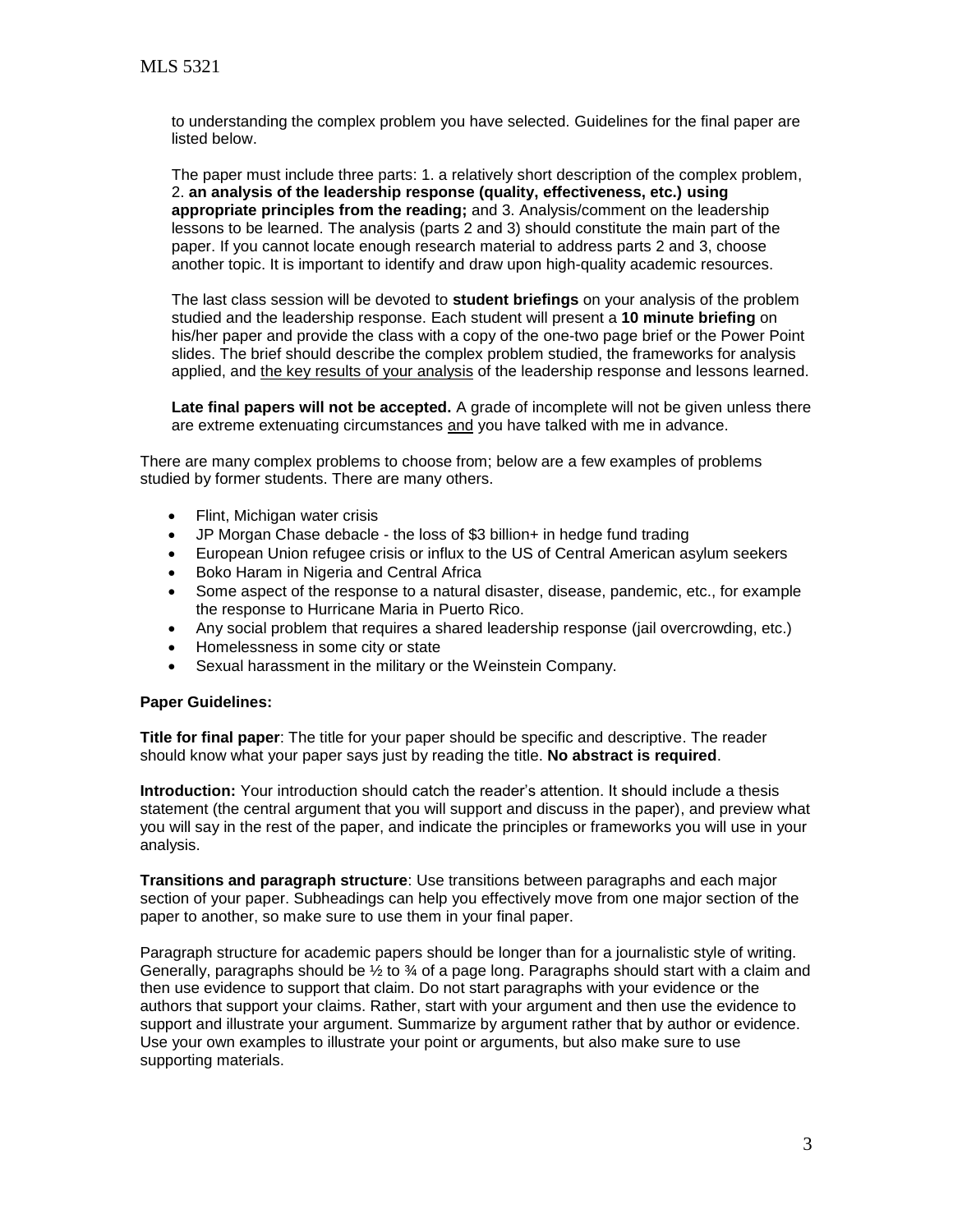**Organization of paper**: Organize your paper by ideas, rather than by author, e.g., you may be tempted to summarize in each paragraph a different author or piece of evidence. A stronger way to organize your papers is to focus on the ideas rather than the authors. Make sure to connect each idea with transitions. Example: Barbara Crosby article on shared/collaborative leadership.

**Conclusion for final paper**: Your conclusion should recap what you have learned about the problem, the leadership challenge and response, and lessons learned.

**Internal citations and evidence**: You must cite the texts and other research to support your arguments and appropriately credit the authors. Cite author, year, and page numbers (if it is a direct quote) in the text of the paper (APA citation style). Quotes should not be too long. If you are using more than three words in a row from an author, you should use quotation marks. **References**: Include a reference page listing any books or articles cited (including course materials) in the paper. Note: **minimum of six to eight references apart from texts**.

**Other guidelines to follow**: Use Times New Roman 12 font and one inch margins (and not bold typeface). Double space your paper and number your pages. Provide a title page; there is no need for an abstract.

**Grading Criteria**: paper is worth **30 points** toward final grade

- Development and support of your analysis of the complex again 20 points
- $\bullet$  Quality of the writing: paper is free of grammatical errors, incomplete sentences, etc.  $-5$ points
- Organization of the paper: consistent support of arguments, effective introduction (with a clear thesis statement) and transitions between main points; effective conclusion; fluidness in writing – 5 points.

**10-minute student briefing in class – 5 points.** This is not an outline or agenda alone. It includes the main findings of your analysis.

# **Session Schedule & Assignments**

**Session 1 – October 22:** Introduction to the course and syllabus. What constitutes a complex organizational problem? How do we distinguish a simple from a complex problem? The books and articles that we will read approach these questions from different perspectives.

#### **Required Reading:**

 Dweck, Carol S., *Mindset,* Chapters 1-5 (143 p.). What habits of mind are important for solving problems? What does it mean to have a growth mindset, a fixed mindset? What does this have to do with managing complexity?

#### **Recommended reading:**

- Northouse, Peter G. 2016. *Leadership: Theory and Practice,* 7<sup>th</sup> Edition, chapter 11, Adaptive Leadership. Placing leadership of complexity within the leadership literature.
- **Post # 1 Due Wednesday, October 28 – midnight** (adaptive leadership, mindsets)

**Session 2 – October 29:** Developing a growth mindset; social complexity/wicked problems and black swan events as frameworks for understanding complex organizational problems.

# **Required reading:**

- Mindset; Chaps. , 6, 7 & 8 (Where do mindsets come from; how do we change them?)
- Conklin, Jeff. 2001-2010. Wicked Problems and Social Complexity. Cog Nexus Institute at [http://www.cognexusgroup.com](http://www.cognexusgroup.com/)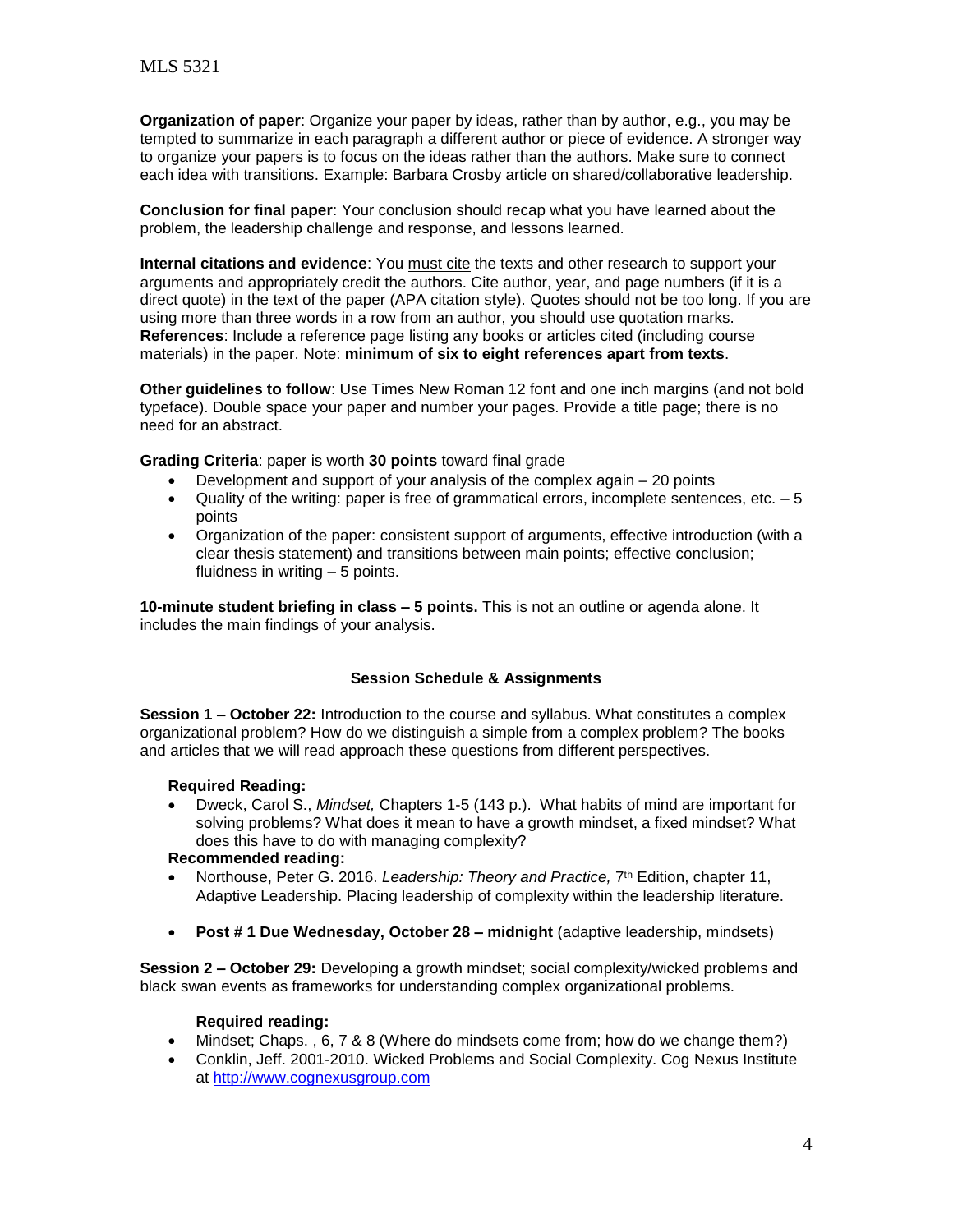- Brian, Greg. 2008. The Black Swan Theory of Being Unable to Predict Unexpected Events. New York Times Book Review. (Theory of Nassim Nicholas Taleb)
- **Post # 2 – Due November 4 – midnight** (mindsets, wicked problems)

**Session 3 –November 5:** complex problems that cross organizational boundaries and the collaboration imperative; example of the Boston Marathon bombing; learning organizations and systems thinking in addressing complex problems.

# **Required reading:**

- Crosby, Barbara C. 2010. Leadership in the Shared Power World of 2020*. Public Administration Review* December 2010 Special Issue (9 p.)
- Williamson, Aimee L., and Bond, Brenda J. 2014. Making Boston Strong: Social Capital, Collaboration, and Accountability Lessons from Public Administrators in the Twenty-First Century. *Public Administration Review* 74, 6: 693-695. (3 p.)
- Davis, Edward F. 2014. Decades of Preparation, but Only Moments to Respond: How Authentic Collaboration Saves Lives and Solves Problems. *Public Administration Review* 74, 6:696-697. (2 p.)
- Senge, Peter M. 2006. *The Fifth Discipline* The art and practice of collective learning.
	- o Chap.1: Give Me a Lever Long Enough…(3-16)
	- o Chap. 2: Does Your Organization Have a Learning Disability (17-27)
	- o Chap. 4: The Laws of the Fifth Discipline (57-67)
- **Recommended**: O'Leary, Rosemary, and Gerard, Catherine. 2012. Collaboration across Boundaries: Insights and Tips from Federal Senior Executives. IBM Center for the Business of Government. (Survey of 300 members of the Federal Executive Service).
- **Recommended:** Allan, Thad. 2012. Confronting Complexity and Creating Unity of Effort: The Leadership Challenge for Public Administrators. *Public Administration Review* 72, 3 (May/June 2012). (2 p.)
- **Post # 3 Due Wednesday November 11 – midnight** (collaboration; systems thinking and learning disabilities)

**Session 4 – November 12:** Systems thinking; challenging mental models; Honda culture and innovation practices.

# **Required Reading:**

- Senge, Peter M. 2006. *The Fifth Discipline.*
	- o Chap.9: Mental Models (163-190)
		- o **Recommended: Chap. 5**: A Shift of Mind (68-91)
- Rothfeder, Jeffrey. 2014*. Driving Honda: Inside the World's Most Innovative Car Company.* New York: Penguin Group.
	- o Chap. 1, The Honda Difference (1-24); and Chap. 7, Honda's Innovation Machine. (189-211)

**Post # 4 Due Wednesday, November 18 – midnight** (mental models, Honda's innovation strategy)

**Session 5 – November 19:** the Columbia disaster, a case in organizational & technical complexity; managing uncertainty and ambiguity.

# **Required reading:**

 Langewiesche, William. 2003. Columbia's Last Flight: The Inside Story of the Investigation and the Catastrophe it Laid Bare. *Atlantic Monthly*, November 2003. (30 p.)